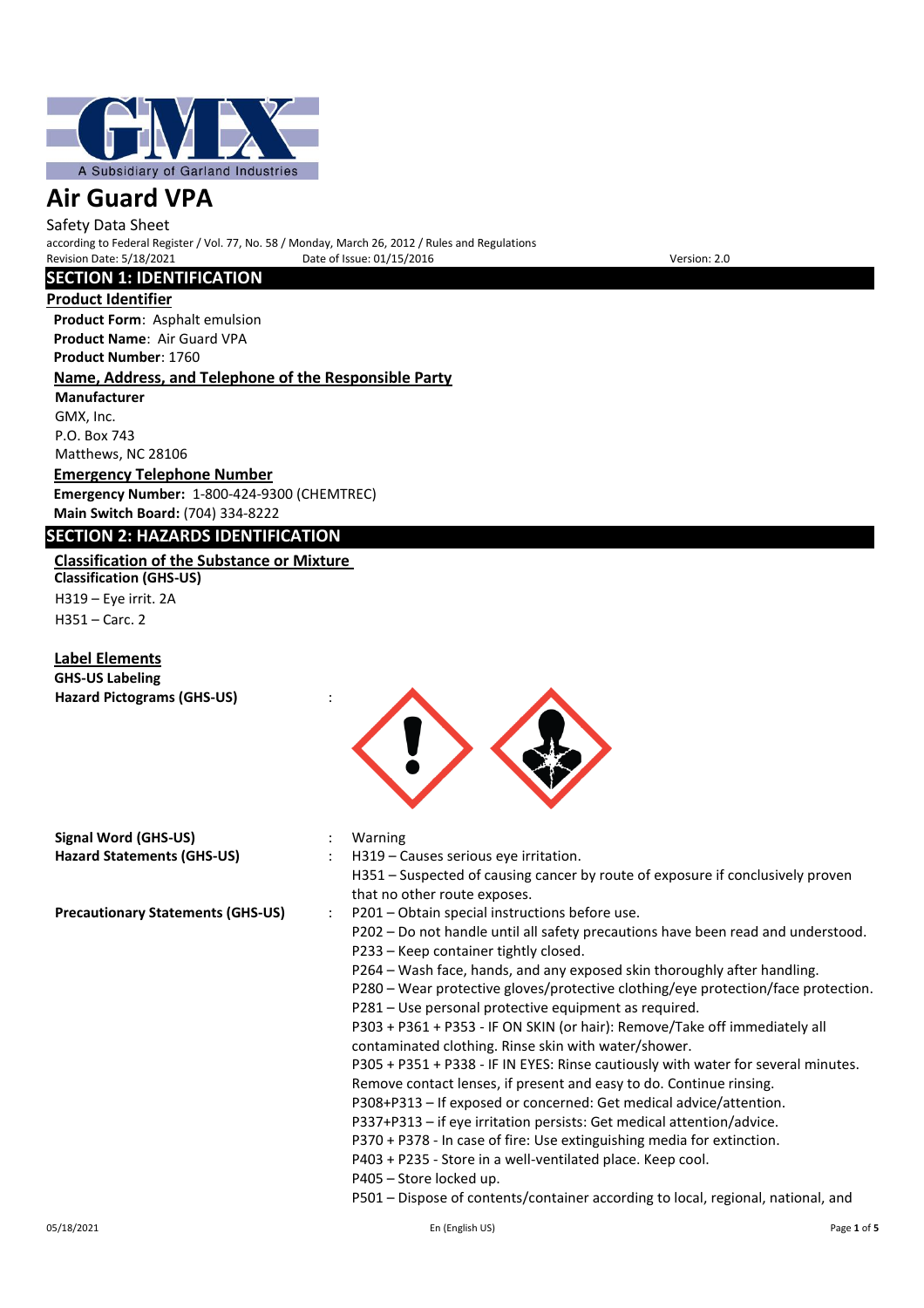Safety Data Sheet According to Federal Register/Vol. 77, No. 58/Monday, March 26, 2012/Rules and Regulations Date of issue: 01/15/2016

international regulations.

# **Other Hazards**

#### **Other Hazards Not Contributing to the Classification:** Not available.

# **Unknown Acute Toxicity (GHS-US)**

No data available

# **SECTION 3: COMPOSITION/INFORMATION ON INGREDIENTS**

**Substance**

Not available

## **Mixture**

| <b>Name</b>                   | <b>Product identifier</b> | % (w/w) | <b>Classification (GHS-US)</b> |
|-------------------------------|---------------------------|---------|--------------------------------|
| Asphalt                       | CAS No (8052-42-4)        | 30-40   | H225 - Flam. Liq. 2            |
|                               |                           |         | H319 - Eye Irrit. 2A           |
|                               |                           |         | $H351 - Carc.$ 2               |
| Elastomeric Polymer           | Proprietary               | 60-70   | Not Classified                 |
| Additives                     | Mixture                   | < 5     | Not Classified                 |
| CEATION A FIRET AIR BAFACURES |                           |         |                                |

# **SECTION 4: FIRST AID MEASURES**

## **Description of First Aid Measures**

**First-aid Measures General**: Never give anything by mouth to an unconscious person. If you feel unwell, seek medical advice (show the label where possible). IF exposed or concerned: Get medical advice/attention.

**First-aid Measures After Inhalation**: Remove to fresh air. If breathing is irregular or stopped, administer artificial respiration. Seek medical attention immediately.

**First-aid Measures After Skin Contact**: Cool skin rapidly with cold water after contact with molten material. Take off all contaminated clothing immediately. Wash off with soap and water but do not attempt to remove asphalt that adheres to skin before obtaining medical assistance. Wash contaminated clothing before re-use. If symptoms persist, seek medical attention immediately.

**First-aid Measures After Eye Contact**: Remove contact lenses. Rinse immediately with plenty of water, also under the eyelids, for at least 15 minutes. If eye irritation persists, seek medical attention.

**First-aid Measures After Ingestion**: Do NOT induce vomiting. Seek medical attention immediately. Clean mouth with water and drink afterwards plenty of water. If a person vomits when lying on his back, place him in the recovery position.

# **SECTION 5: FIRE-FIGHTING MEASURES**

## **Extinguishing Media**

**Suitable Extinguishing Media:** Carbon dioxide (CO2). Foam. Dry powder. Dry chemical.

**Unsuitable Extinguishing Media:** Water may be ineffective for fighting the fire, but may be used to cool fire-exposed containers.

## **Special Hazards Arising From the Substance or Mixture**

No information available

## **Advice for Firefighters**

**Firefighting Instructions:** Exercise caution when fighting any chemical fire.

**Protection During Firefighting:** As in any fire, wear self-contained breathing apparatus pressure-demand, MSHA/NIOSH (approved

# or equivalent) and full protective gear.

# **Reference to Other Sections**

Refer to section 9 for flammability properties.

# **SECTION 6: ACCIDENTAL RELEASE MEASURES**

## **Personal Precautions, Protective Equipment and Emergency Procedures**

**General Measures**: Evacuate personnel to safe areas.

**For Non-emergency Personnel**

**Protective Equipment:** Use appropriate personal protection equipment (PPE).

**Emergency Procedures:** Evacuate unnecessary personnel.

**For Emergency Responders**

**Protective Equipment:** Equip cleanup crew with proper protection.

**Emergency Procedures:** Ventilate area.

#### **Environmental Precautions**

Prevent further leakage or spillage if safe to do so. Prevent product from entering drains.

## **Methods and Material for Containment and Cleaning Up**

**For Containment and Clean Up:** Dike with inert absorbent material (e.g. dry sand or earth). Take precautionary measures against static discharges. Soak up with inert absorbent material. Pick up and transfer to properly labeled containers. Keep in suitable and closed containers for disposal.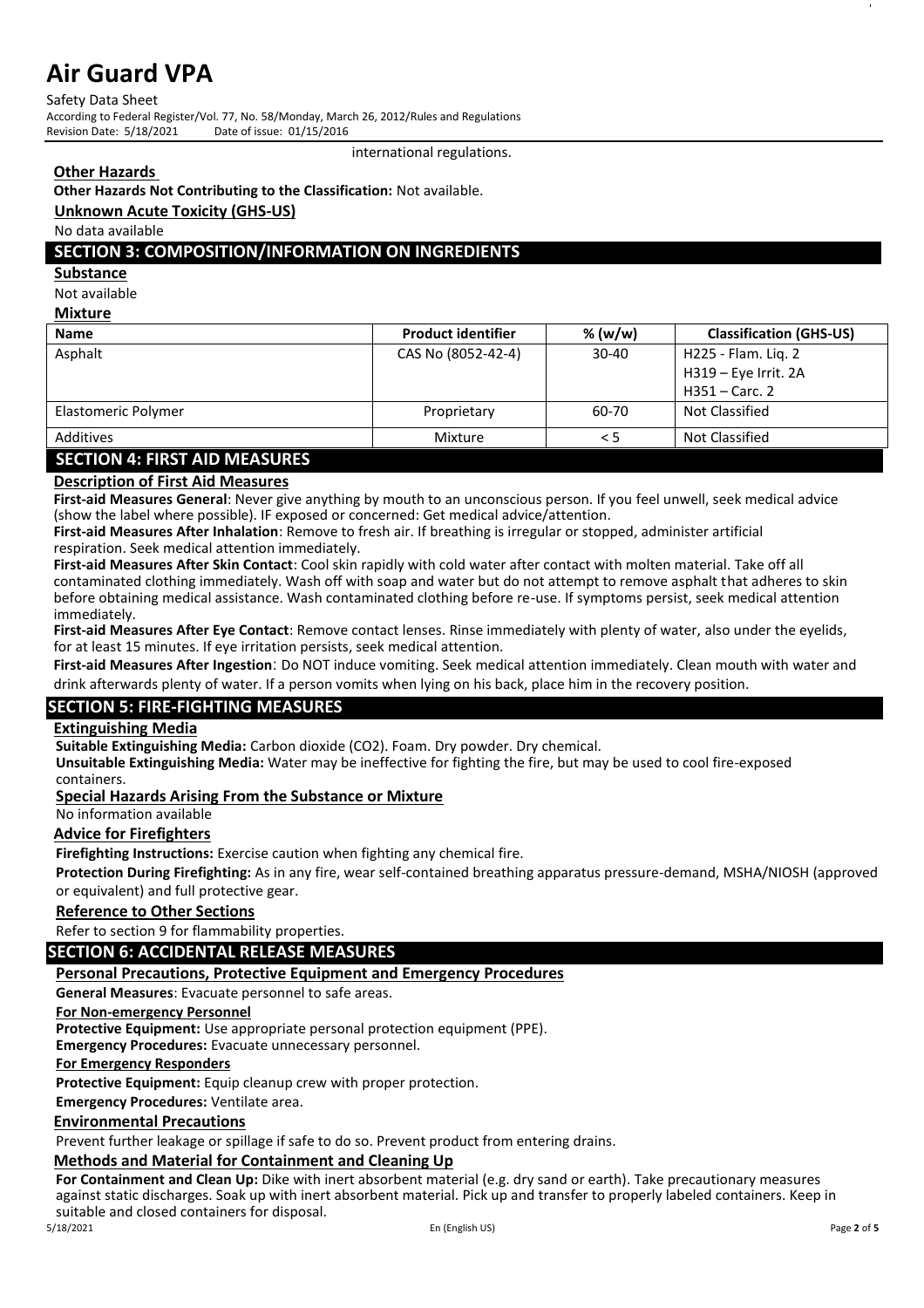Safety Data Sheet

According to Federal Register/Vol. 77, No. 58/Monday, March 26, 2012/Rules and Regulations

Date of issue: 01/15/2016

#### **Reference to Other Sections**

See heading 8, Exposure Controls and Personal Protection.

# **SECTION 7: HANDLING AND STORAGE**

## **Precautions for Safe Handling**

Avoid contact with skin and eyes. Ensure adequate ventilation.

#### **Conditions for Safe Storage, Including Any Incompatibilities**

**Storage Conditions:** Keep away from flame, sparks, excessive temperatures and open flame. Use approved vented containers.

Keep containers closed and clearly labeled. Empty product containers or vessels may contain explosive vapors.

**Incompatible Materials:** Not available.

# **SECTION 8: EXPOSURE CONTROLS/PERSONAL PROTECTION**

## **Control Parameters**

| Asphalt (8052-42-4) |                                      |                      |
|---------------------|--------------------------------------|----------------------|
| USA ACGIH           | ACGIH TWA $(mg/m3)$                  | $0.5 \text{ mg/m}^3$ |
| USA NIOSH           | NIOSH REL (TWA) (mg/m <sup>3</sup> ) | 5 mg/m <sup>3</sup>  |
| Ontario             | OEL TWA (mg/m <sup>3</sup> )         | $0.5 \text{ mg/m}^3$ |
| Mexico              | OEL TWA (mg/m3)                      | 5 mg/m $3$           |
| Mexico              | OEL STEL (mg/m3)                     | 10 mg/m3             |

**Exposure Controls**

**Appropriate Engineering Controls:** Do not allow ventilation equipment to draw material odors indoors.

**Personal Protective Equipment:** Gloves. Protective clothing. Protective goggles.



**Hand Protection:** Protective gloves.

**Eye Protection:** Use a full-face shield and chemical safety goggles if handling heated material.

**Skin and Body Protection:** Wear suitable protective clothing.

**Respiratory Protection:** Not required under normal use and working conditions. For air contaminant concentrations which exceed or are likely to exceed applicable exposure limits, use a NIOSH-MSHA approved, contaminant-specific, air-purifying respirator. If such concentrations are sufficiently high that the air-purifying respirator is inadequate, or if oxygen adequate to sustain life is not present, use a positive pressure self-contained breathing apparatus. Follow all applicable respirator use, fitting, and training standards and regulations.

**Hygiene Measures:** Wash hands before breaks and at the end of workday. Remove and wash contaminated clothing before re-use. Handle in accordance with good industrial hygiene and safety practice.

**Other Information:** When using, do not eat, drink, or smoke.

# **SECTION 9: PHYSICAL AND CHEMICAL PROPERTIES**

**Information on Basic Physical and Chemical Properties**

| <b>Physical State</b>                            | $\ddot{\cdot}$       | Liquid                            |
|--------------------------------------------------|----------------------|-----------------------------------|
| Appearance                                       | $\ddot{\cdot}$       | Brown/black liquid                |
| Odor                                             |                      | Slight odor                       |
| <b>Odor Threshold</b>                            | $\ddot{\phantom{a}}$ | Not available                     |
| рH                                               |                      | Not available                     |
| Relative Evaporation Rate (butyl acetate $= 1$ ) |                      | Not available                     |
| <b>Melting Point</b>                             |                      | $30 - 130^{\circ}$ C (86 – 149°F) |
| <b>Freezing Point</b>                            | $\ddot{\cdot}$       | $32^{\circ}$ F/0 $^{\circ}$ C     |
| <b>Boiling Point</b>                             | $\ddot{\phantom{0}}$ | $212^{\circ}$ F / $100^{\circ}$ C |
| <b>Flash Point</b>                               | $\ddot{\cdot}$       | >400°F (>204°C)                   |
| <b>Auto-ignition Temperature</b>                 |                      | Not available                     |
| <b>Decomposition Temperature</b>                 | $\ddot{\phantom{a}}$ | Not available                     |
| Flammability (solid, gas)                        | $\ddot{\cdot}$       | Not available                     |
| Lower Flammable Limit                            | $\ddot{\cdot}$       | Not available                     |
| Upper Flammable Limit                            |                      | Not available                     |
| <b>Vapor Pressure</b>                            |                      | Not available                     |
| Relative Vapor Density at 68°F (20°C)            | $\mathbf{r}$         | $1.0 - 1.1$ g/mL                  |
| <b>Relative Density</b>                          |                      | Not available                     |
| <b>Specific Gravity</b>                          | $\ddot{\cdot}$       | >1.0                              |
|                                                  |                      |                                   |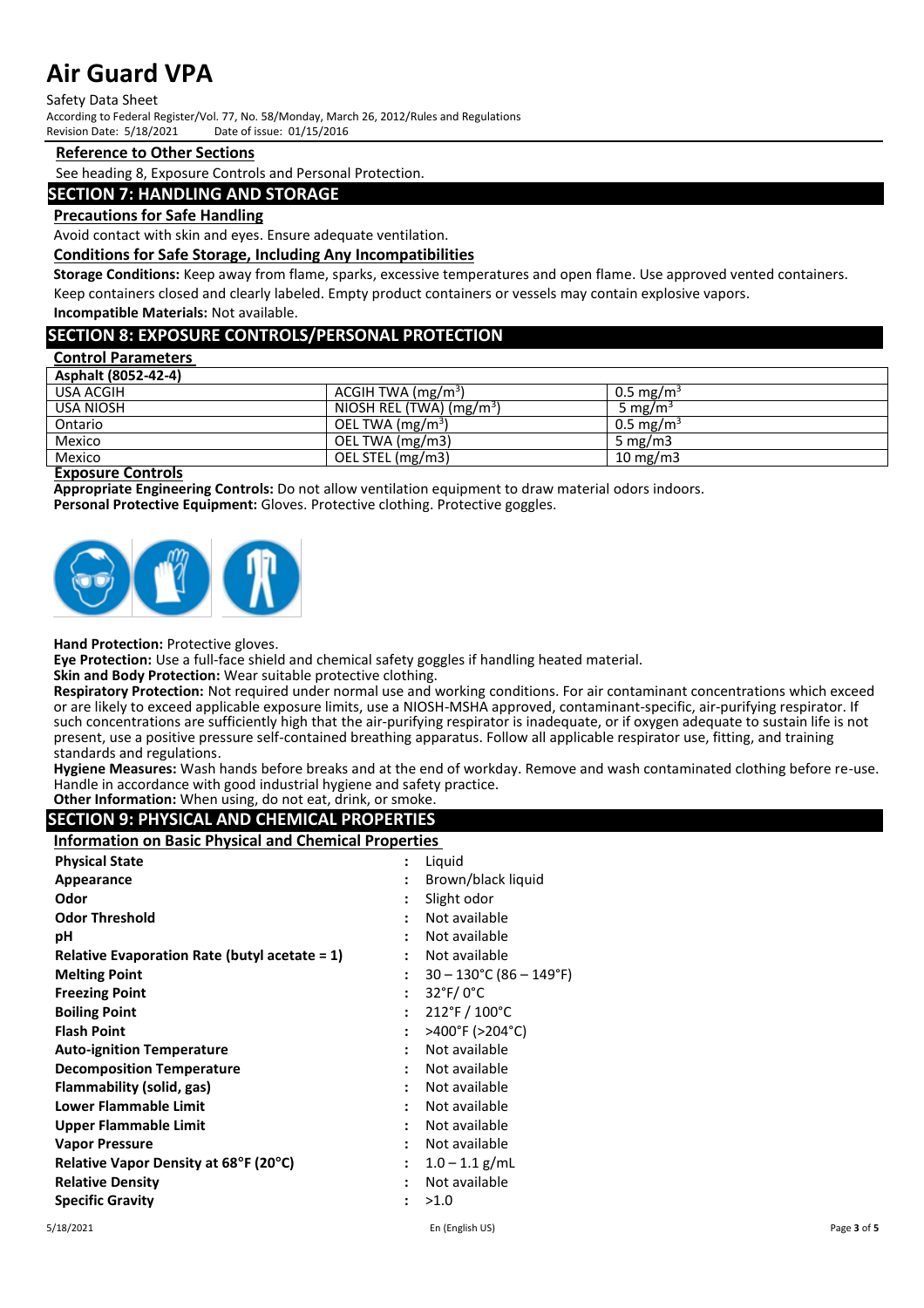#### Safety Data Sheet

According to Federal Register/Vol. 77, No. 58/Monday, March 26, 2012/Rules and Regulations Revision Date: 5/18/2021

| Solubility                                               | : Partly miscible |
|----------------------------------------------------------|-------------------|
| Partition coefficient: n-octanol/water                   | Not available     |
| <b>Explosion Data – Sensitivity to Mechanical Impact</b> | Not available     |
| <b>Explosion Data – Sensitivity to Static Discharge</b>  | Not available     |
| <b>VOC Content</b>                                       | $<$ 10 g/L        |

# **SECTION 10: STABILITY AND REACTIVITY**

**Reactivity:** Hazardous polymerization does not occur

**Chemical Stability:** Stable under normal conditions.

**Possibility of Hazardous Reactions:** Hazardous polymerization will not occur.

**Conditions to Avoid:** No information available.

**Incompatible Materials:** No materials to be especially mentioned.

**Hazardous Decomposition Products:** Carbon monoxide. Carbon dioxide. Hydrocarbons.

## **SECTION 11: TOXICOLOGICAL INFORMATION**

**Information on Toxicological Effects – Ingredient(s)**

# **LD50 and LC50 Data**

| Asphalt (8052-42-4) |              |
|---------------------|--------------|
| LD50 Oral Rat       | >5,000 mg/kg |
| LD50 Dermal Rabbit  | >2,000 mg/kg |
| .<br>.              |              |

#### **Carcinogenicity Data:**

**Asphalt (8052-42-4)**

| <b>IARC Group</b>   | חר<br>ZD                     |
|---------------------|------------------------------|
| National            | Twelfth Report               |
| (NTP) Status        | - Items under consideration. |
| ' Toxicity Program, | $-1$                         |

# **SECTION 12: ECOLOGICAL INFORMATION**

#### **Toxicity – Ingredients**

Contains no substances known to be hazardous to the environment or not degradable in waste water treatment plants.

#### **Persistence and Degradability**

No information available for this product.

#### **Bioaccumulative Potential – Product**

No information available for this product.

#### **Bioaccumulative Potential – Ingredients**

No information available for this product.

#### **Mobility in Soil**

No information available for this product.

#### **Other Adverse Effects**

**Other Information:** Avoid release to the environment.

## **SECTION 13: DISPOSAL CONSIDERATIONS**

**Waste Disposal Recommendations:** Dispose of in accordance with local, state, and federal regulations.

**Additional Information:** Empty containers should be taken for local recycling, recovery or waste disposal.

# **SECTION 14: TRANSPORT INFORMATION**

| <b>In Accordance with DOT</b> |                |                         |
|-------------------------------|----------------|-------------------------|
| <b>Proper Shipping Name</b>   | $\ddot{\cdot}$ | Non-Regulated Material. |
| In Accordance with IMDG       |                |                         |
| <b>Proper Shipping Name</b>   | :              | Not Regulated.          |
| <b>Hazard Class</b>           | ٠<br>$\bullet$ |                         |
| <b>Identification Number</b>  | ÷              |                         |
| <b>Packing Group</b>          |                |                         |
| <b>Marine Pollutant</b>       | $\bullet$      |                         |
| In Accordance with IATA       |                |                         |
| <b>Proper Shipping Name</b>   | :              | Not Regulated.          |
| <b>Hazard Class</b>           | ٠              |                         |
| <b>Identification Number</b>  |                |                         |
| <b>Packing Group</b>          | ٠              |                         |
| <b>Marine Pollutant</b>       |                |                         |
| In Accordance with TDG        |                |                         |